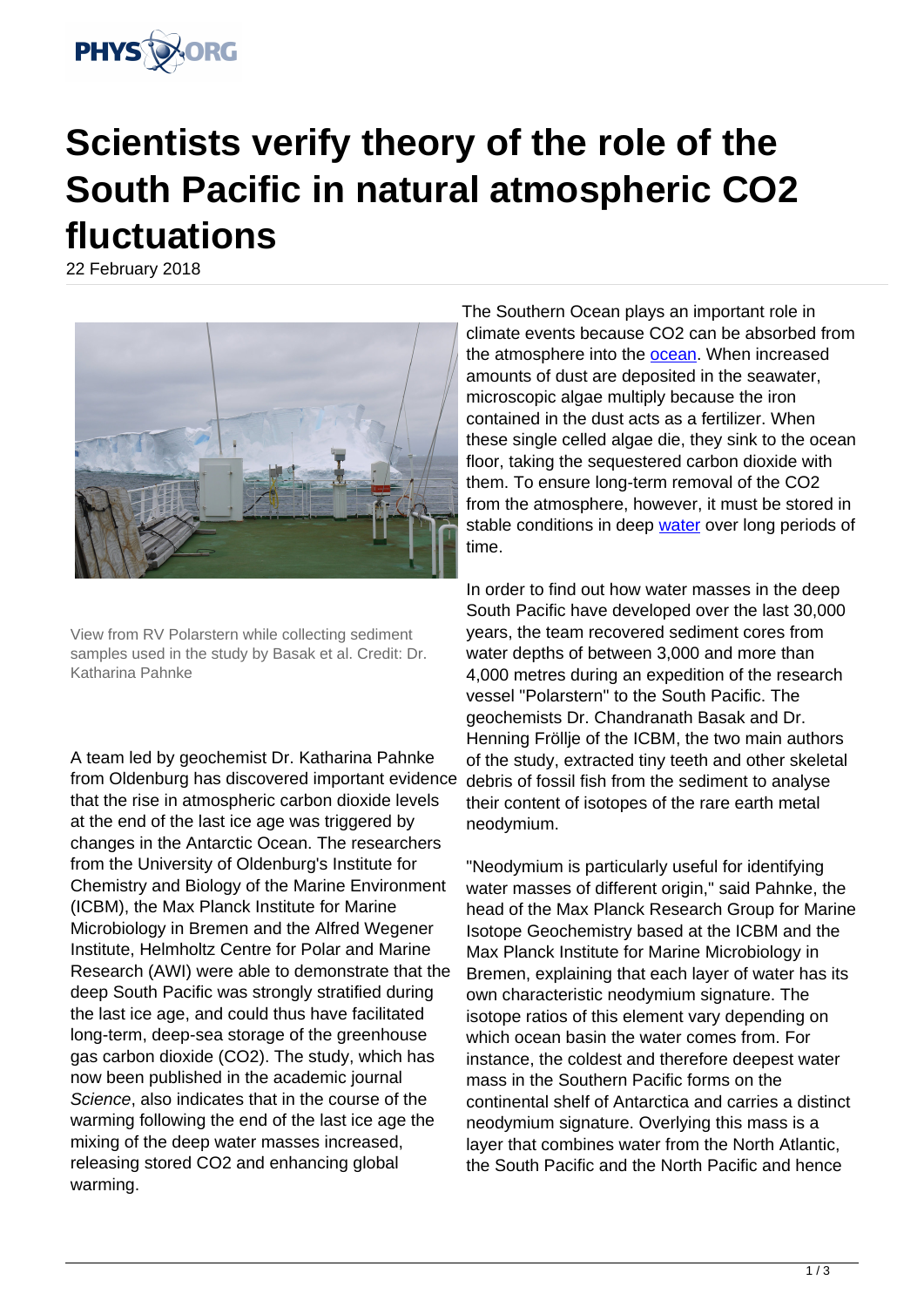

is marked by a different signature.

Using fish debris in deep-sea sediments, the researchers were able to trace the variations in neodymium concentrations at different depths over aao2473 the course of time. The result: at the peak of the last ice age approximately 20,000 years ago, the neodymium signature of samples taken from depths below 4,000 metres was significantly lower than at lower depths. "The only explanation for such a pronounced difference is that there was no mixing of the water masses at that time," said Fröllje, who currently works at the University of Bremen. He and his colleagues concluded from this that the deep waters were strongly stratified during the glacial period.

As the climate in the [southern hemisphere](https://phys.org/tags/southern+hemisphere/) grew warmer towards the end of the last ice age around 18,000 years ago, the stratification of the [water](https://phys.org/tags/water+masses/) [masses](https://phys.org/tags/water+masses/) was broken up and neodymium values at different depths converged. "There was probably more mixing because the density of the water decreased as a result of the warming," Pahnke explained. This then led to the release of the carbon dioxide stored in deep waters.

For some time now climate researchers have been speculating on why fluctuations in atmospheric CO2 levels followed the same pattern as temperature in the southern hemisphere whereas the temperature in the north at times ran counter to these fluctuations. One theory is that certain processes in the Southern Ocean played an important role.

"With our analyses we have for the first time provided concrete evidence supporting the theory that there is a connection between the CO2 fluctuations and stratification in the Southern Ocean," said co-author of the study Dr. Frank Lamy of the AWI in Bremerhaven. The current study supports the hypothesis that the warming of the southern hemisphere broke up stable stratification in the Antarctic Ocean, resulting in the release of the [carbon dioxide](https://phys.org/tags/carbon+dioxide/) that was stored in these waters.

 **More information:** "Break-up of last glacial deep stratification in the South Pacific", Chandranath Basak, Henning Fröllje, Frank Lamy, Rainer

Gersonde, Verena Benz, Robert F. Anderson, Mario Molina-Kescher, Katharina Pahnke, Science, 23 February 2018, [DOI: 10.1126/science.aao2473](http://dx.doi.org/10.1126/science.aao2473) http ://science.sciencemag.org/cgi/doi/10.1126/science.

Provided by Alfred Wegener Institute